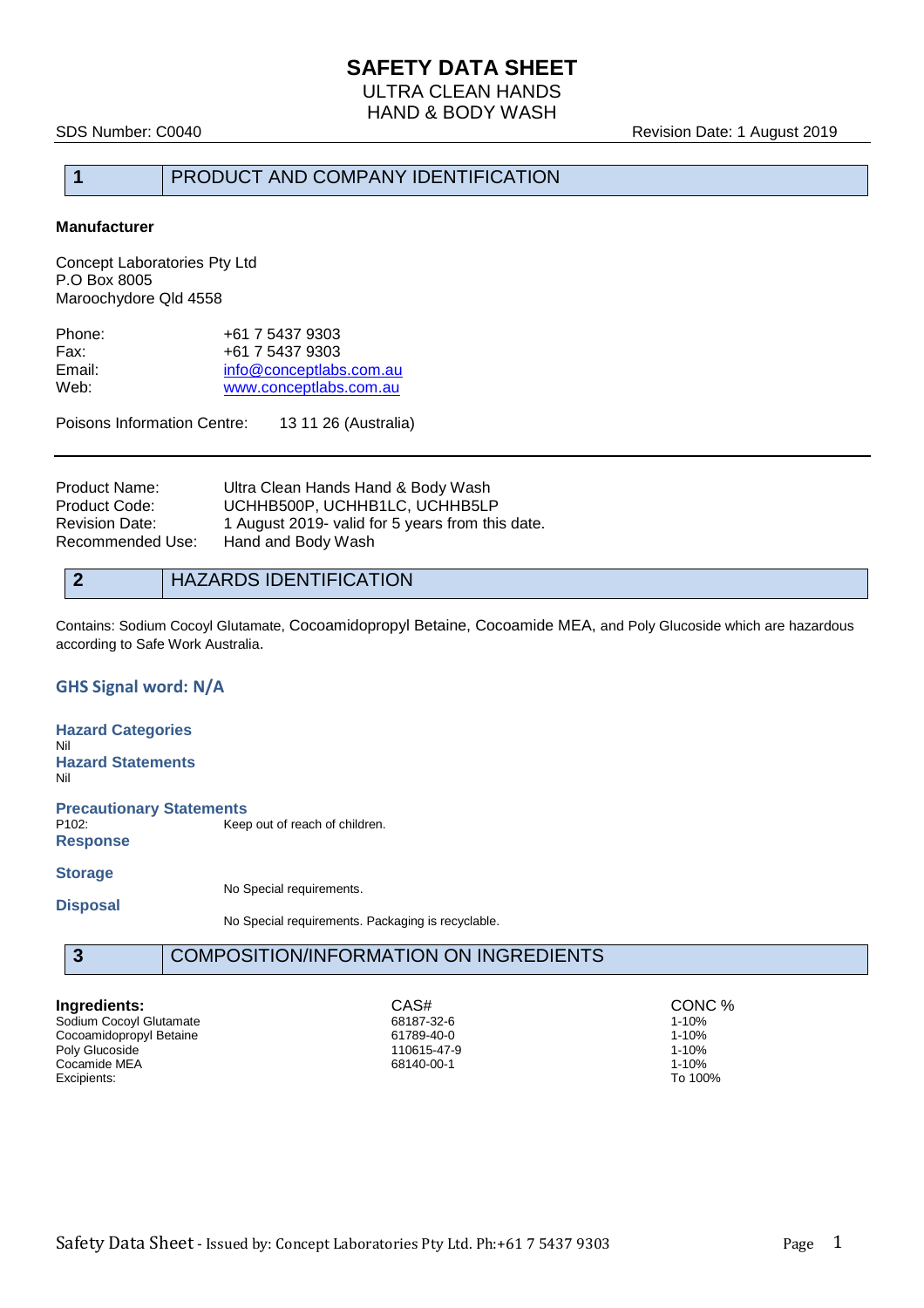## **SAFETY DATA SHEET** ULTRA CLEAN HANDS

HAND & BODY WASH

#### **4** FIRST AID MEASURES

| Inhalation:             | Not normally required, if so, remove the affected victim from exposure. Keep at rest. Seek<br>medical attention.                                             |
|-------------------------|--------------------------------------------------------------------------------------------------------------------------------------------------------------|
| <b>Skin Contact:</b>    | Not normally required, if so, rinse skin or shower with water. Seek medical attention for skin irritations                                                   |
| Eye Contact:            | Immediately flush eyes with large amounts of water for at least 15 minutes, lifting<br>eyelids occasionally to facilitate irrigation. Seek medical attention |
| Ingestion:              | DO NOT induce vomiting. For advice, contact Poisons Information Centre: 13 11 26.                                                                            |
| <b>Additional info:</b> | Treat according to symptoms.                                                                                                                                 |

**5** FIRE FIGHTING MEASURES

Shut off product that may 'fuel' a fire if safe to do so. Allow trained personnel to attend a fire in progress, providing firefighters with this Material Safety Data Sheet. Prevent extinguishing media from escaping to drains and waterways.

| <b>Extinguishing Media:</b><br><b>Hazardous</b><br><b>Decomposition</b> | Dry powder, Foam, Carbon Dioxide, Water.                                                                                                                                                                         |
|-------------------------------------------------------------------------|------------------------------------------------------------------------------------------------------------------------------------------------------------------------------------------------------------------|
| <b>Products:</b>                                                        | Toxic and/or irritating fumes, carbon monoxide (CO), aldehydes, ketones, acids<br>and carbon dioxide $(CO2)$ may be emitted.<br>Wear self-contained breathing apparatus (SCBA) and complete protective clothing. |

#### **6** ACCIDENTAL RELEASE MEASURES

# **Procedure:**

**Emergency** Wear suitable protective equipment for any clean up of large spills. Contain with absorbent material.

**Spills/Clean up:** This product is sold in small packages therefore the accidental release is not usually cause for concern. Personal protective equipment should be worn when cleaning up spills. Restrict access to area until completion of cleanup. Stop leak if safe to do so. Contain spill with absorbent material, such as; towelling, sand, vermiculite or another inert material. Prevent spill entering sewers or waterways. Collect and dispose of spilled material according to local regulations. Wash away any remnants with copious amounts of cold water.

#### **7** HANDLING AND STORAGE

| <b>Handling Precautions:</b>  | Contact Concept Laboratories Pty Ltd sales representative for advice when using this<br>Product for any other application other than outlined on the label or technical bulletin.<br>Any non-intended or non-authorized use of this product may result in personal injury or damage to equipment. Store<br>product in original container. |
|-------------------------------|-------------------------------------------------------------------------------------------------------------------------------------------------------------------------------------------------------------------------------------------------------------------------------------------------------------------------------------------|
| <b>Handling &amp; Storage</b> | Store in cool, dry, well-ventilated area. Store below 30 °C<br>Do not expose containers to open flame, incompatible materials, excessive heat, or direct<br>Sunlight. Keep container tightly sealed.<br>Handle with care.                                                                                                                 |
| Incompatible materials:       | Not Available                                                                                                                                                                                                                                                                                                                             |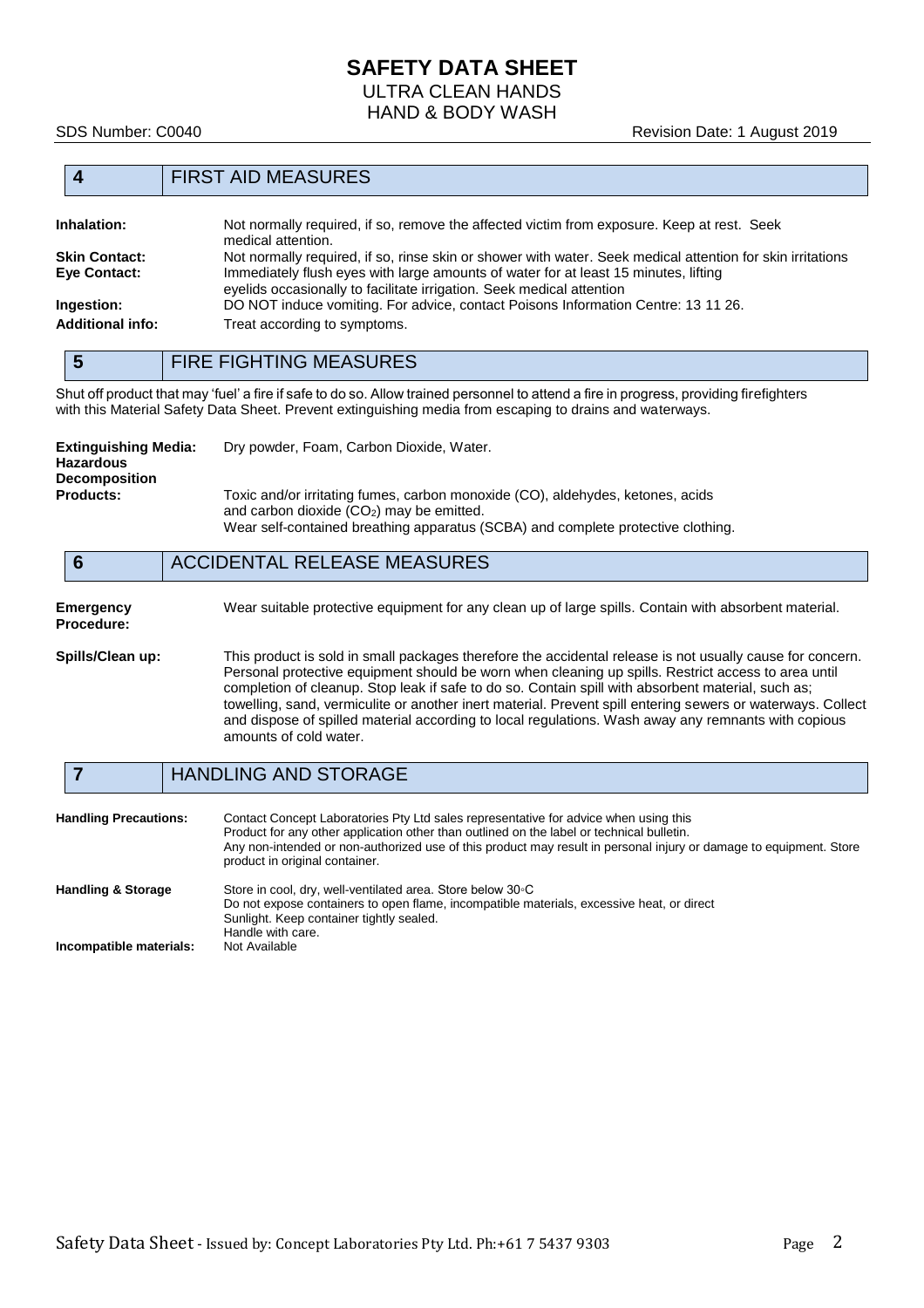# **SAFETY DATA SHEET**

ULTRA CLEAN HANDS HAND & BODY WASH

#### SDS Number: C0040 **Revision Date: 1 August 2019**

#### **8** EXPOSURE CONTROL/PERSONAL PROTECTION

#### **Engineering Controls: Ventilation**. Use in a well-ventilated area. **Personal Protective** Eye/face protection- not required under normal circumstances.<br> **Equipment:** Should a splash risk exist, safety glasses or chemical resistant Should a splash risk exist, safety glasses or chemical resistant goggles should be worn to prevent eye contact. Skin protection- not required under normal circumstances, if required use nitrile or neoprene gloves. Respiratory protection- not required under normal circumstances

#### **9** PHYSICAL AND CHEMICAL PROPERTIES

| <b>Physical State:</b>   | Liauid   | Colour:                           | Pink          |
|--------------------------|----------|-----------------------------------|---------------|
| Appearance:              | Clear    | Boiling Point (∘C):               | 100           |
| <b>Water Solubility:</b> | Miscible | <b>Spec. Gravity (Water=1): 1</b> |               |
|                          |          | <b>Flash Point:</b>               | Not Available |

#### **10** STABILITY AND REACTIVITY

| <b>Chemical Stability:</b>  | Product is stable under normal ambient conditions.                                         |
|-----------------------------|--------------------------------------------------------------------------------------------|
| <b>Conditions to Avoid:</b> | Avoid heat, sparks, high temperatures (store below 30°C) and direct sunlight.              |
|                             | Protect against physical damage.                                                           |
| <b>Material to Avoid:</b>   | Strong oxidizing agents.                                                                   |
| <b>Hazardous</b>            |                                                                                            |
| Decomposition:              | Burning can produce carbon dioxide and possible toxic chemicals such as carbon monoxide.   |
|                             | <b>Hazardous Reactions:</b> Oxidizing agents, mineral acids, halogenated organic compounds |

**11** TOXOLOGICAL INFORMATION

#### **HEALTH EFFECTS**

| Inhaled:                | Inhalation of vapours is an unlikely cause of exposure.                                                                                                                                                                                                                  |
|-------------------------|--------------------------------------------------------------------------------------------------------------------------------------------------------------------------------------------------------------------------------------------------------------------------|
| Ingestion:              | Accidental ingestion of the material may be damaging to the health of the individual.                                                                                                                                                                                    |
| <b>Skin</b><br>contact: | There is some evidence to suggest that the material may cause moderate inflammation of the skin following direct<br>contact or after a delay of some time. Repeated exposure can cause contact dermatitis which is characterized by<br>redness, swelling and blistering. |
| Eye                     | There is some evidence that material may produce eye irritation in some persons and produce eye damage 24 hours<br>or more after installation. Severe inflammation may be expected with pain.                                                                            |
| TOXICITY DATA           | No data available for product, however for Ingredients:<br>Acute toxicity: LD50 Oral (rat) 2000mg/kg (Poly glucoside)<br>Skin corrosion/irritation: Moderate irritation.<br><b>Serious eye damage/irritation:</b> Severe Irritation (Poly Glucoside)                     |

12 ECOLOGICAL INFORMATION

#### **Eco Toxicity:** Low, avoid contaminating waterways Individual components are biodegradable. Product is miscible in all proportions with water. As with any chemical product, do not discharge bulk quantities into drains, waterways, sewer or environment. Inform local authorities if this occurs.